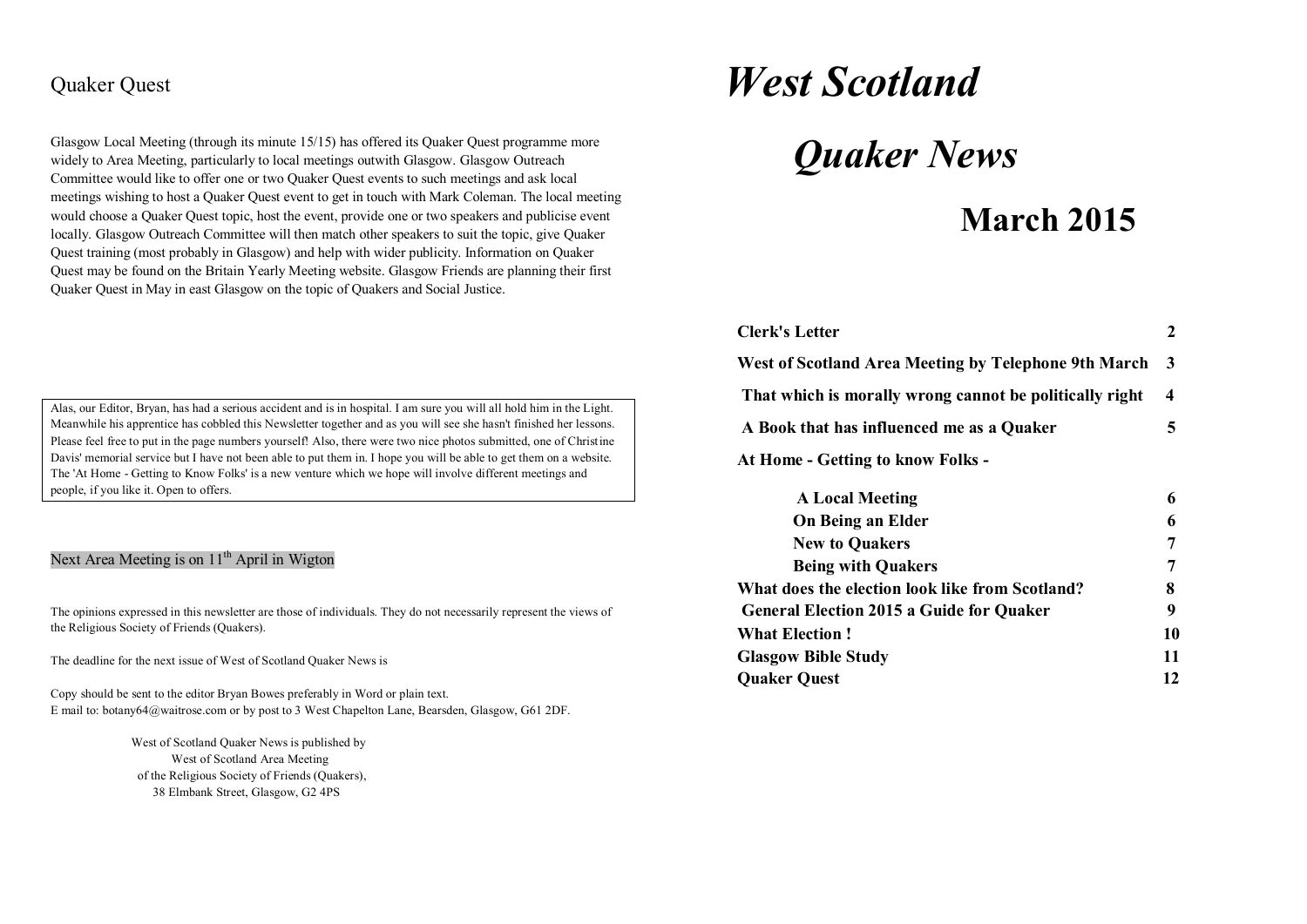# Clerk's Letter

Every year since 1668, Quakers in Britain have gathered for their annual assembly, Yearly Meeting. They wrote in that year: We did conclude among ourselves to settle a meeting, to see one another's faces, and open our hearts one to another in the Truth of God once a year, as formerly it used to be. (Quaker faith & practice 6.02). Any of us can go, and it is the place where we make decisions that affect all of us. We have responsibility to ensure enough Friends attend. But even if we can't go we can help the Yearly Meeting by supporting those going and wrestling in our meetings with what is on the agenda. We trust those going to make the decisions in 'right order' – by listening to the Spirit.

The last few years, in preparation for Yearly Meeting, we have been thinking about 'what it means to be a Quaker today' and what membership means. For the next few years we go outwards to consider 'Living out our faith in the world', looking at the questions:

• How can we open ourselves fully to the pain of the world without despairing or turning away? Might allowing ourselves to be vulnerable to each other transform pain into compassion and kindle a passion to heal?

• How can meetings be places where individuals are both supported and challenged as they wrestle with the complex issues that face us?

• How are we committed to our Quaker values? How can we witness for a better social order? How can the testimonies of individuals bring more peace and economic justice?

What can we do to help bring about justice and equality in the society in which we live?

At Yearly Meeting this year,1-4 May at Friends House, London, we will be looking at the issue of housing in particular. Especially as it relates to inequality in our society.

Part of the information in advance puts this in context:

As we wrestle with the implications of our testimony to equality, Quakers feel called to act more radically to tackle the underlying causes. This calling requires spiritual struggle and real practical change. Our testimonies are moving us to work for very different ways of organising our common life. We are also moving towards spending and saving our own resources in ways that are more compatible with our values, and away from uses that diminish the lives of our fellow human beings and the rich variety of life forms with which we share our planet. As we long for a society of deep compassion and loving kindness in which we 'help one another up with a tender hand', we must witness to a different way of living, and help build the world anew.

Look for information on Yearly Meeting on the Britain Yearly Meeting website: http://www.quaker.org.uk/ym

#### **Michael Hutchinson, Glasgow Meeting**

# **Glasgow Bible Study Group Alastair Reid**

 This group meets on the fourth Sunday of each month after meeting with a shared lunch. We are exploring different aspects of the Bible and early Christianity, seeking to appreciate the diversity of beliefs then and how they affect our beliefs today.

We are currently doing this by finding out about some of the great Christian controversies and how early Friends understood them. A key approach we are taking is that there is no single correct way of reading and understanding the Bible and that the first Quakers did not have all the answers! We use short videos/audio to bring out the diversity in the Bible and to stimulate our discussions.

We have looked at a number of 'controversial' topics in the last few months including 'Did Jesus Expect to See the World's End?' 'Was Jesus Raised from the Dead?' 'Is the Book of Revelation about Our Future?' and 'Did Early Christians Accept the Trinity?' At the time of writing we have planned sessions on:

 (1) Did the Jews Expect a Suffering Messiah? All agreed that Jesus had been crucified, but there were harsh disagreements between the Jews and the early Christians. Jews insisted, and, for the most part, continue to insist that Jesus was not the messiah, that the messiah was not supposed to suffer and die, that scripture did not predict a suffering messiah. The gospel accounts were written many years later by Christians who believed that Jesus fulfilled scripture. Naturally, they told their stories about Jesus in such a way as to reflect this belief. It has been argued, it was not that the events of Jesus's life that fulfilled what was predicted but that the stories told about his life were influenced by passages of scripture, so that later readers would see the echoes of scripture in these stories.

 (2) Is Paul the Real Founder of Christianity? Many Quakers dislike Paul for his misogyny and his homophobia. However did he really write these passages or were they inserted later by more conservative Christians? It comes as a shock to most people to learn that some scholars do not think that Jesus was the founder of Christianity. For these scholars, Christianity is not the belief in Jesus's message about the coming of the Son of Man in judgment but the belief in the death and resurrection of Jesus. Christianity is not the religion of Jesus but the religion about Jesus. In this view, it was the apostle Paul who first promoted the religion based on Jesus's death and resurrection rather than on his teachings, and for that reason, it is Paul, not Jesus, who is the founder of Christianity.

 (3) Later sessions will look in more depth at the Book of Revelation and why it was so important to early Friends. Why is it seen as a book of liberation by oppressed people though the ages. However many portions of the New Testament, introduce a compassionate Jesus who turns the other cheek, loves his enemies, and shows grace to all. But the Jesus we find in Revelation and some portions of the Gospels leads an army of angels bent on earthly destruction. Which is the true revelation of the Messiah—and how can both be in the same Bible?

 The Glasgow Bible Study group welcomes all those with an open mind to explore the diversity of beliefs that arose from both the Old and New Testament, how Quakers have been influenced by them over the years their relevance our own lives.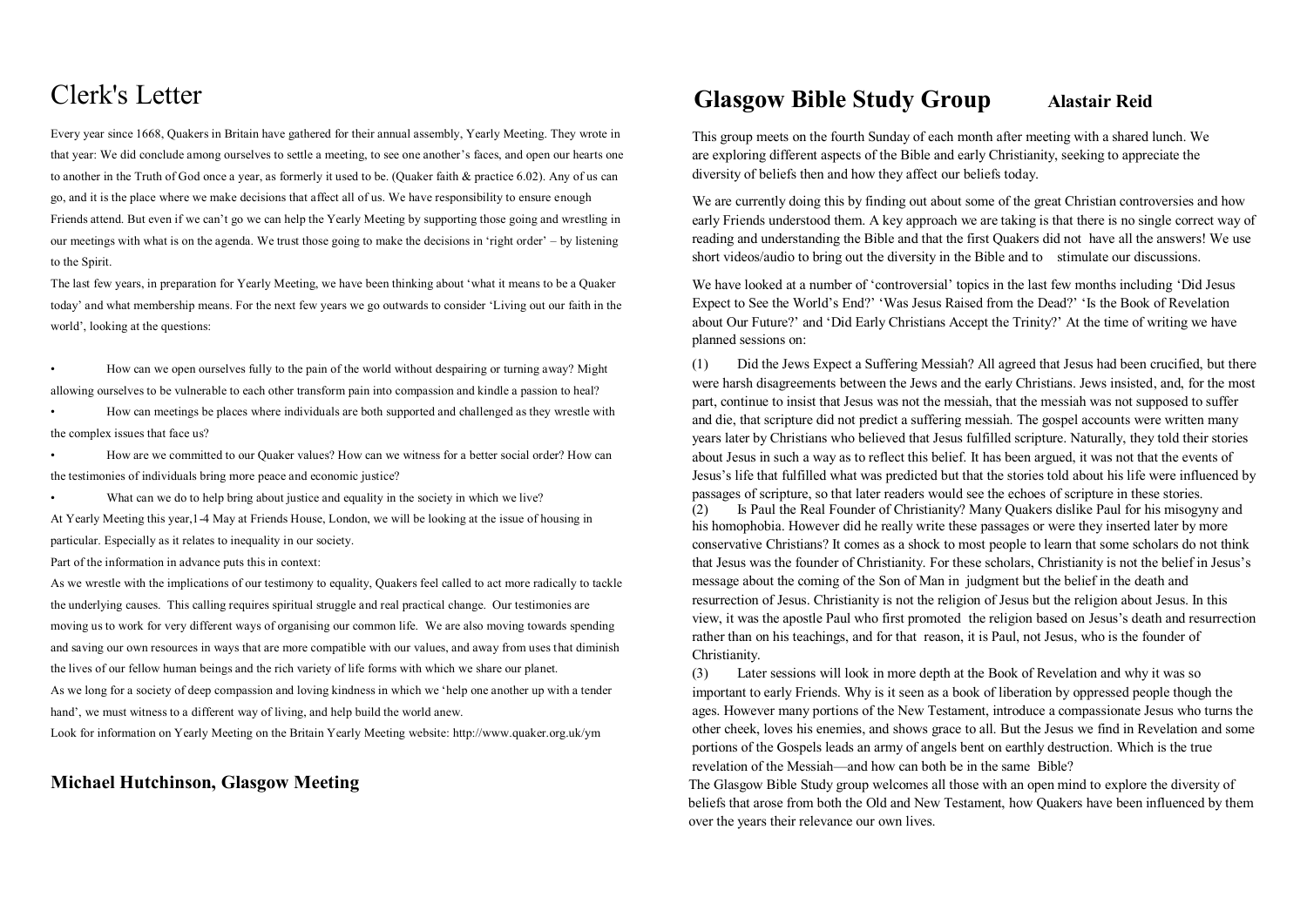# **WHAT ELECTION? Margaret Roy**

Housing, sustainability, trident, equality, ........ the list goes on. And so where do we start? What are YOUR concerns? There is something not right. Fundamentally, deep down, there is something not right. Certainly I have a profound sense of ill at ease, dis-ease.

Yes, we need to take action. We are part of the world so we own a degree of responsibility. The world is what we make of it. Is it God's Kingdom on Earth? Bonhoeffer talks about the church in the community. It was only after reading Robinson's Honest to God that I realised the obsession of today's Quakers with Action. If the Kingdom has to be here on Earth then each of us can influence its coming. Each can work towards it with whatever skills and talents we have.

The feeling of unease is of something missing.

In Robinson's dichotomy the other pole is Tillich's Ground of Being, that which links us to the Divine. In Buddhism this is the Ground of Emergence that gives rise to a sense of Self and of connection. It leads us to Boddicitta, Great Mind, which is the Heart of Compassion. Surely the two need to go together?

The 'World' is not the Kingdom If we look around, it is Greed, Avarice, Self-aggrandisement, selfishness, etc. Much of this is defence. We need to survive so we scrabble for our bit but here is lack of awareness and connection, no concept of consequences or ownership of actions. OK, that is an enormous generalisation but you know what I am talking about. In terms of nonviolence, we talk of increasing understanding, of being able to face people and talk with them. In retirement, I have been working in committees aghast at strategies to save face and/or dispel powerlessness. Quaker simplicity often leads to shock or open offence, or lack of engagement. On a grander scale powerlessness can describe what is happening in our World. Whilst our actions address much of this, much is more subtle and hidden.

Then, one defence to powerlessness is action. The relatives of the patient diagnosed with terminal cancer grasp at any hint of cure. The family of the aged mother fuss around her . . . anything to make it better. What they are grasping at is HOPE and while we cannot live without Hope, false hope hides reality. It is a false defence. Of course, that does not mean in an over-generalisation that there is no possibility of cure, or to fuss is not to love. What category do our Actions fit into?

Back to the World. What is fundamentally wrong in the human condition? I believe what is missing is principles, even vision. What is the connection to the grander scale that gets lost in fragmentation of all these actions? Previously this might have been the purpose of religion. Today many turn away from religious hope that promises an afterlife and a brave new world in heaven. It seems false, not real hope.

In a world where we turn against the anthropomorphic God OUT THERE – I call it the Newtonian Mind – have we dismissed the 'divine' rather than seeking a different relationship? Does Quaker practice have an answer to the great sense of loss and disconnection?

I think we have.

*Take heed, dear Friends, to the prompting of love and truth in your hearts. trust them as the leadings of God whose Light shows us our darkness and brings us to new life A&Q 1*

# **West of Scotland Area Meeting was held on 9th March, 2015 by Telephone Conference**

 Our Clerk, Michael Hutchinson had prepared a very useful set of draft minutes for us as it was, as he put it, a "keep the wheels turning" meeting. I know one is often sitting comfortably at home or in a small group in someone else`s house but Telephone Conferences are always a bit of a strain. I find, and so anything that eases the business is a great help. I think it is the effort of concentrating and listening without the help of people`s actual presence and body language that is demanding. To have the draft minutes in front of me enabled me to stay with it! Thank you, Michael.

 There was the sorrow of recording the death of our Friend, Christine Davis followed by the approval of two Young Friends nominated to attend Yearly Meeting; the joy of a proposed Quaker Wedding in Glasgow in September; the acceptance into Membership of Susan Bhaumik; the application for membership by Rob Quin of Castle Douglas Meeting and the transfer into the area of Francesca Bennett to Glasgow Meeting. All these last items would have lifted Christine`s heart as they did ours.

 We learnt of the work of Mairi Campbell-Jack, our new Scottish Parliamentary Engagement Officer. She is working on:

- 1 The General Election 2015<br>2 Militarisation in Scottish S
- Militarisation in Scottish Society
- 3 Trident Replacement
- 4 Economic Justice, sustainability and peace

 We were encouraged to keep up to date with her concerns and to inform Elisabeth Allen, convener of the GM Parliamentary Liaison Function Group, which guides Mairi, if anything in which we have experience or expertise comes up.

 The Communication Group of Glasgow LM has been considering the necessary development of the website and Social Media in the efforts to involve young people and to help keep us in this far flung Area in touch. There is obviously great potential here and much is owed to the groups tackling these developments.

 Kate Gulliver`s telephone connection was so poor that she was unable to speak to the Treasurer`s Report. We were just able to hear her assent to a request for child care during the West Coast Gathering at Crianlarich on 20-21 March which is hosting a Woodbrooke on the Road. Kate`s further comments will be included in the full Minutes of this Area Meeting which will be available soon.

#### **Judith Baines**

 *If you think you are too small to make a difference, try sleeping with a mosquito. Dalai Lama*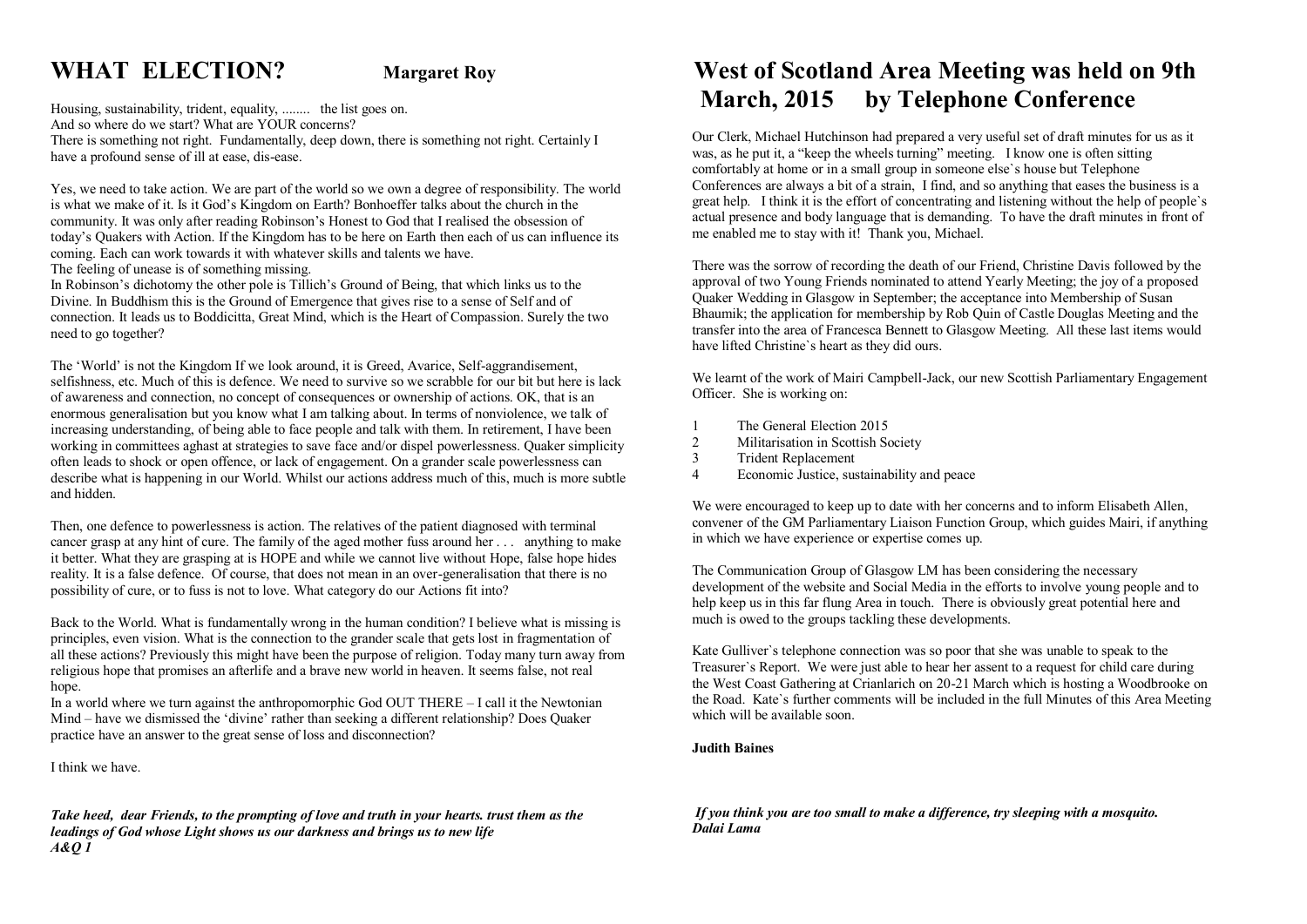### **That which is morally wrong cannot be politically right" Quaker Faith and Practice 23.25 (1822)**

The quote from Quaker Faith and Practice struck home to all who attended the "detention, destitution and deportation" course held at Woodbrooke from 6-8 February. The course was organised by the Quaker Asylum and Refugee Network, QARN, to raise awareness about the current experiences of asylum seekers and refugees in the UK and how Quakers can find ways to be active for change. I was nominated by West of Scotland area meeting to attend, partly because of my involvement with Scottish Detainee Visitors (SDV) and am very grateful to have taken part in such an inspiring event.

Over the generous mealtimes and in the lovely space of Woodbrooke I was able to listen to other Friends' experiences of working with asylum seekers and refugees- there were people who visit the detention centres, volunteer at nigh shelters for destitute asylum seekers and supporting people to take charge of their asylum claim. There was particular concern over the destitution that many asylum seekers face at some point in their asylum process including needing to live on support of £35 a week, with the Azure card and no access to real money, to those who have had a claim refused and have no access to state support.

In sharing the experiences we were able to provide each other with support and the moments that keep us going- including when the people we support gain their status, develop the confidence to speak for themselves and the small victories in support for asylum seekers. We also met with Jerome, from Detention Action and Mike from Still Human Still Here- speaking about their campaigns. Both were still very optimistic about the possibility for change, particular in the light of the up-coming general election.

Still Human, Still Here work to campaign for the rights of asylum seekers, raising awareness of the destitution that asylum seekers can experience. Still Human have also been working to improve decision making on granting asylum- many asylum seekers who are refused on their initial application are granted asylum on appeal and Still Human argue that this costs the government a huge amount of money as well as the impact it can have on the mental health of very vulnerable people who are applying for asylum. They are calling for the government to allow asylum seekers the right to work (after six months in the UK or if they have been refused asylum but are not able to be returned to their home country). This will enable asylum seekers to be able to support themselves- reducing their dependence on the state and helping them to integrate into British society. For more information about this campaign go to https://stillhumanstillhere.wordpress.com/take-action/ .

There are numerous concerns about the use of detention for immigrants, from the treatment of vulnerable detainees to the lack of transparency that surrounds it- particularly as the majority of detention centres are run by multi-national companies like G4S. One area where Jerome from Detention Action believes there is a real opportunity for change is in the call for there to be a time limit on detention. The UK is the only country in Europe which does not have a time limit for how long they will hold people in immigration detention and this has led to

hold people in immigration detention and this has led to cases where detainees are held for years before being released. As well as the devastating effect that this can have on their lives- living with the constant uncertainty about whether they will be deported or not- this is hugely expensive, £35,000 a year for each detainee. There is growing support for a time limit on

## **'General Election 2015 a guide for Quakers' Malcolm Crosby**

 As with other Local Meeting Clerks, I received this publication from BYM with the February mailing and as I am a political animal, started to read it straightaway.

 It spoke immediately to me as a very Quakerly publication, simple, direct, clear, relevant and informative. I liked the style:-

 Issue with a brief explanation; An extract from  $OF&P$  or other Quaker writings; Questions for candidates; and

A person and/or website to ask for more information.

 The Overview at the front is helpful and the Introduction sets out how to use the guide and what action we can take. The listed issues are a distillation of the collective discernment of BYM, but it does not stop there. We are encouraged to think beyond the questions offered and use them as inspiration for our own.

 Appreciating that of God in all, we are asked to think what we are trying to achieve when asking a question.

 I brought the publication to Meeting on the following Sunday and was pleased to find enthusiasm from Members and Attenders alike for me to obtain further copies from Friends House. Initially we ordered enough for the Meeting and I was able to pass them round when they arrived quickly from London.

 We agreed at our MfW for Business that we should set a date to discuss what action to take on the publication soon, so that we could organise in time if required, which we did on 15th March.Actions from the discussion were:-

 1. Find names parties and contact details of all the candidates. The majority of people in our Meeting live in the constituency of Dumfriesshire, Clydesdale and Tweeddale, so we are confining our activity to that one at the moment.

 2. Find out if other organisations in the area intend to hold a hustings, panel discussion or other activity, as we would wish to work with others if possible. This will include asking Tweeddale and Dumfries Local Meetings if they have plans.

3. Obtain further copies of the guide to hand out to others.

 4. Although we do not have active involvement of children locally in our Meeting, to see if there are ways we can engage Biggar High School pupils, in particular on the subject of voter registration.

 We discussed voter registration in particular, as there has been a change this year from household to individual registration and in many cases this has not been straightforward.

 My wife took a considerable time to follow up the matter, when there were problems. This was done by the supposedly straightforward online method, so I wonder how many will have been put off, either given up or think they are registered when they are not. It is only recently that we have received confirmation that we are all registered.

 Each of us took away an action from the meeting and will co-ordinate through the Clerk. There is nothing revolutionary about any of this, but it enthused me and I am grateful to BYM for production of this guide. I look forward to seeing this form of outreach spread wider and hope that many of you will find it beneficial.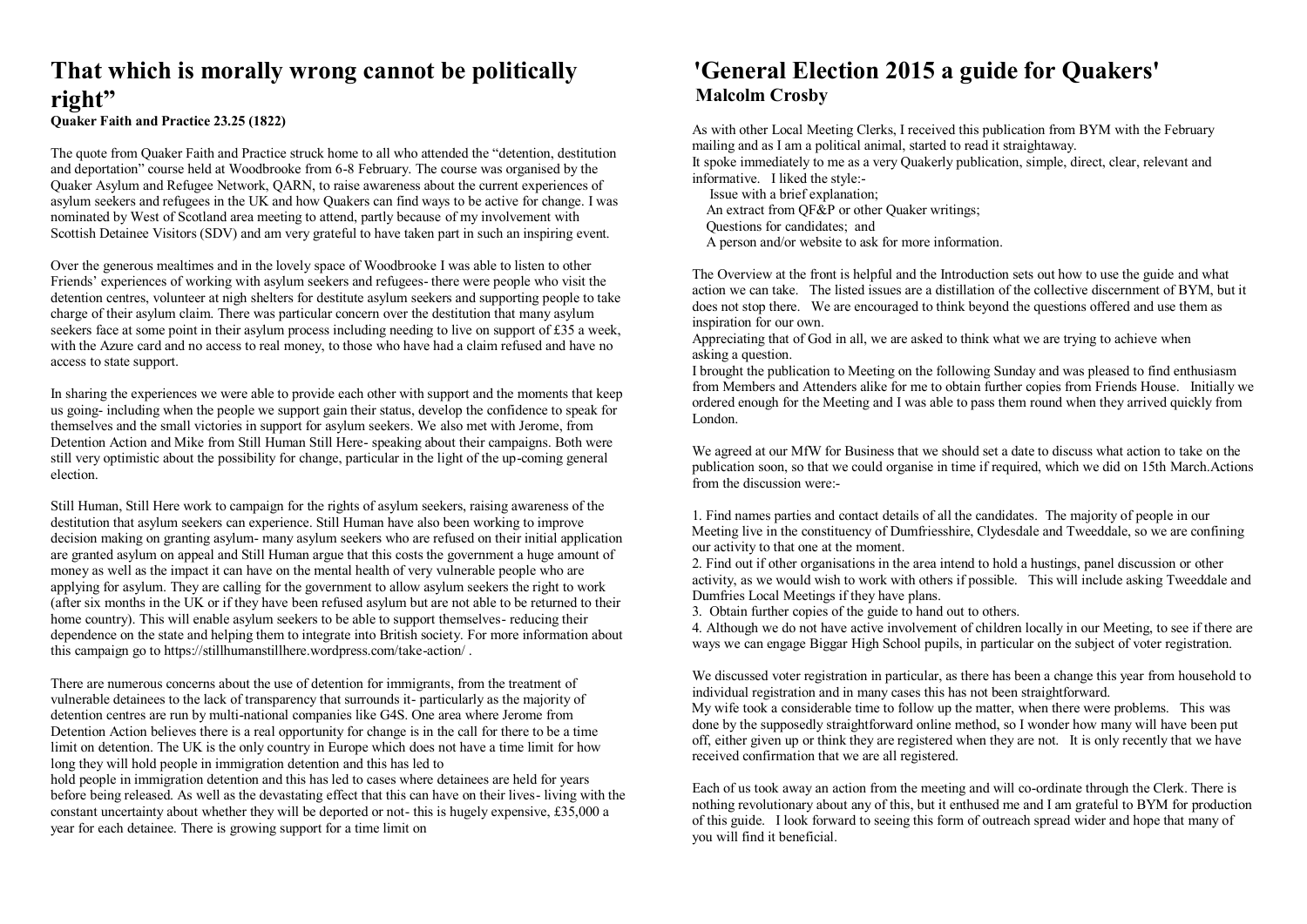# **What does the election look like from Scotland?**

#### **Blog posted on February 1, 2015 by Jessica Metheringham**

Mairi Campbell-Jack is the Scottish Quaker Parliamentary Engagement Officer and is based in Edinburgh. She shares her thoughts on how the general election is seen in Scotland.

General elections in Scotland don't have the same importance as they once did. For example, party leaders talk about education issues, and Scots don't listen – because our education system is run by Holyrood. Spokespeople pontificate on promises to patients, and Scots turn off – health is controlled up here too. As well as justice, housing, environment, planning and local authorities. Even the bedroom tax, which is technically out of our control, had the Scottish Government coming up with solutions to mitigate the impact.

When leaders like Ed Miliband decide to focus on issues such as the NHS as a central plank of campaigning it cements in Scottish voters' minds the idea that Labour is a party that is not talking to them. There will be similar reactions to policy announcements from the Lib Dems and Conservatives that don't impinge on Scotland. Since devolution the Scottish arms of UK parties have struggled to make head offices understand that messages need to be packaged differently.

Of course, there are still many things which are reserved to Westminster, such as nuclear, EU matters, foreign policy. All of these concern the Scottish public, who have generally watched with alarm the lurch to the right and the rise of UKIP. Some fear that a further lurch could deepen the gap and grievances between England and Scotland, while Scotland looks set to elect more "alternative" representation. Many here have been delighted with the rise of membership of the SNP to the third biggest party in the UK, as well as the Green surge. Both help bring a tangibility to the General Election similar to that of the referendum.

The referendum ignited a political passion not seen for a long time – the ground is irrevocably shaking. This general election outcome will be one of the first places we see the results of these changes. Some political parties in Scotland are already gearing up to elect their candidates for Scottish Parliament elections of 2016, and you can expect the slightest tremor in a constituency majority to be analysed thoroughly.

Another potential factor is the proportion of the population who express distrust in the BBC and other major news outlets. There is already alternative print media launched, with alternative broadcast media in the planning stages. There could be a proportion of Scottish voters who stop getting their news from the same sources as the rest of the UK, which raises questions about access to news as well as news outlets representation of their audiences, implicit biases and the overall effect on engagement.

The one thing we can be sure of is a good turn-out. As one of my friends said, up here we no longer cross our fingers, we cross the ballot box.

**Follow Mairi on Twitter at @ScotPolQuaker, or follow this website at @QuakerVote**.

 on detention- QARN have written a statement on the use of indefinite detention and ask that meetings read it and give it their support- http://tinyurl.com/nm5e. In this area Jerome was eager that Scottish Friends take action- Detention Action and other pressure groups have been in contact with the main political parties to urge them to include a time-limit to detention in their manifestoes. However there has been little contact with the SNP around this issue and, with the possibility that they will have a greater presence in Westminster after May this year, it is important that Friends raise this and ensure that it is an issue on the political radar. Again for more information about the campaign to end indefinite detention go to http://detentionaction.org.uk/timelimit/indefinite-detention-in-detail

 The weekend brought Friends from across the UK together and I feel that the gathering helped to create a sense of hope and that we are able to work towards change. The last morning was gloriously sunny and seeing the budding snowdrops in the garden helped remind us of the joy that can spring up from the darkest places.

 There was much more discussed at the weekend than I have space to cover here and I would be happy to speak to Friends further about this and the work of OARN.

 **If you would like to contact me my email is marionfairweather81@hotmail.co.uk**

 **Marion Fairweather Glasgow Meeting**

# **A BOOK THAT HAS INFLUENCED ME AS A QUAKER Michael Hutchison**

 A book that his influenced me considerably is "Beyond majority rule – voteless decisions in the Religious Society of Friends" by Michael Sheeran 1983. The author was a Jesuit who studied Quaker business methods in eastern USA. I found it gave me the key understanding as to the principles behind how we as a Quaker community come to reach decisions to allow us to live as a community in the world. Basically it is about listening, to the Presence and each other, however humble, and giving time for the community to get to the same place together. It can be mundane or reach amazing peaks, and it can fail when we are not following the process. His book explored it through following ordinary Quakers trying to follow these processes and was the more powerful for the ordinariness. We can do it. And it represents one of the most powerful expressions of regulating power in human groups too.